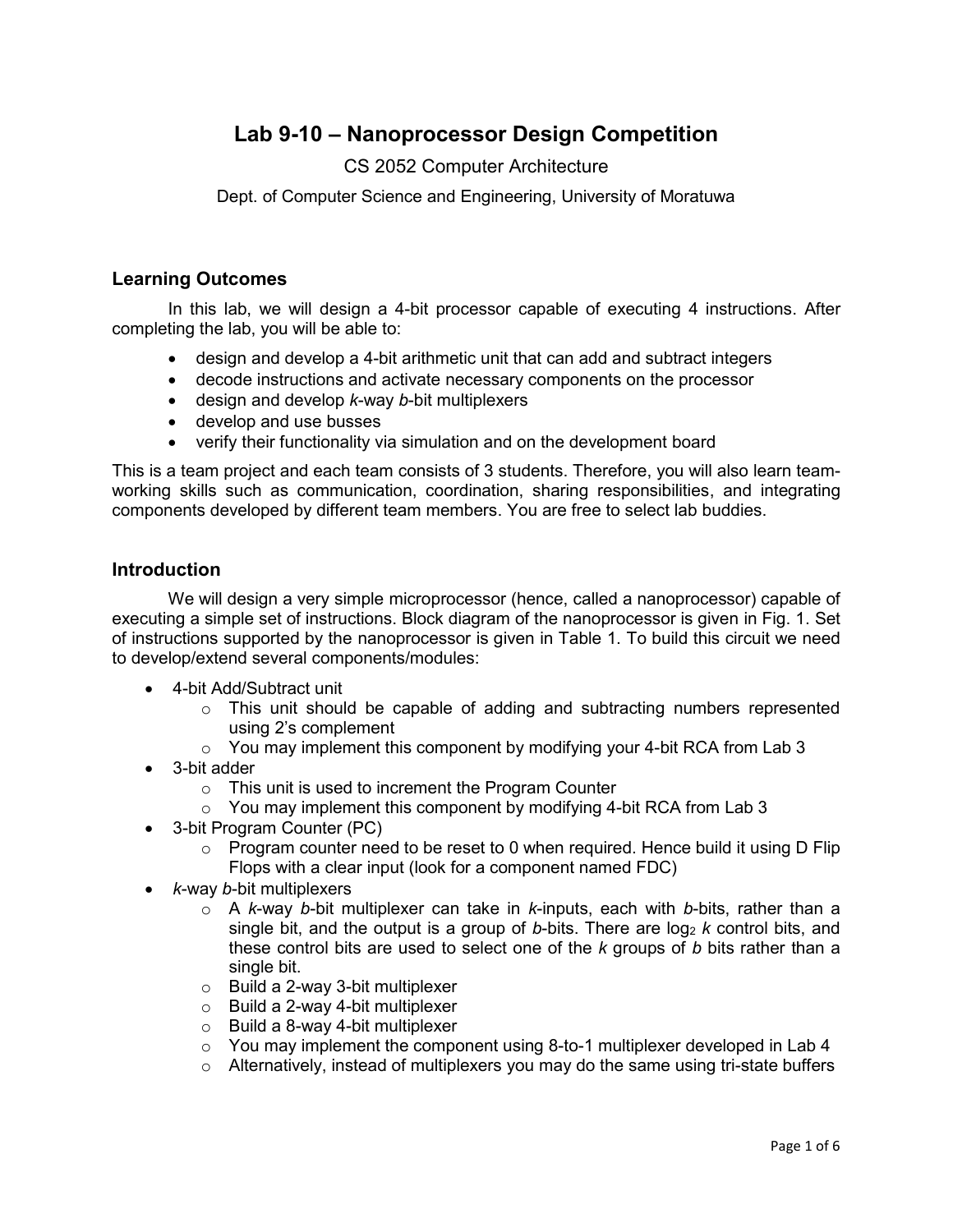

Figure 1 – High-level diagram of the nanoprocessor.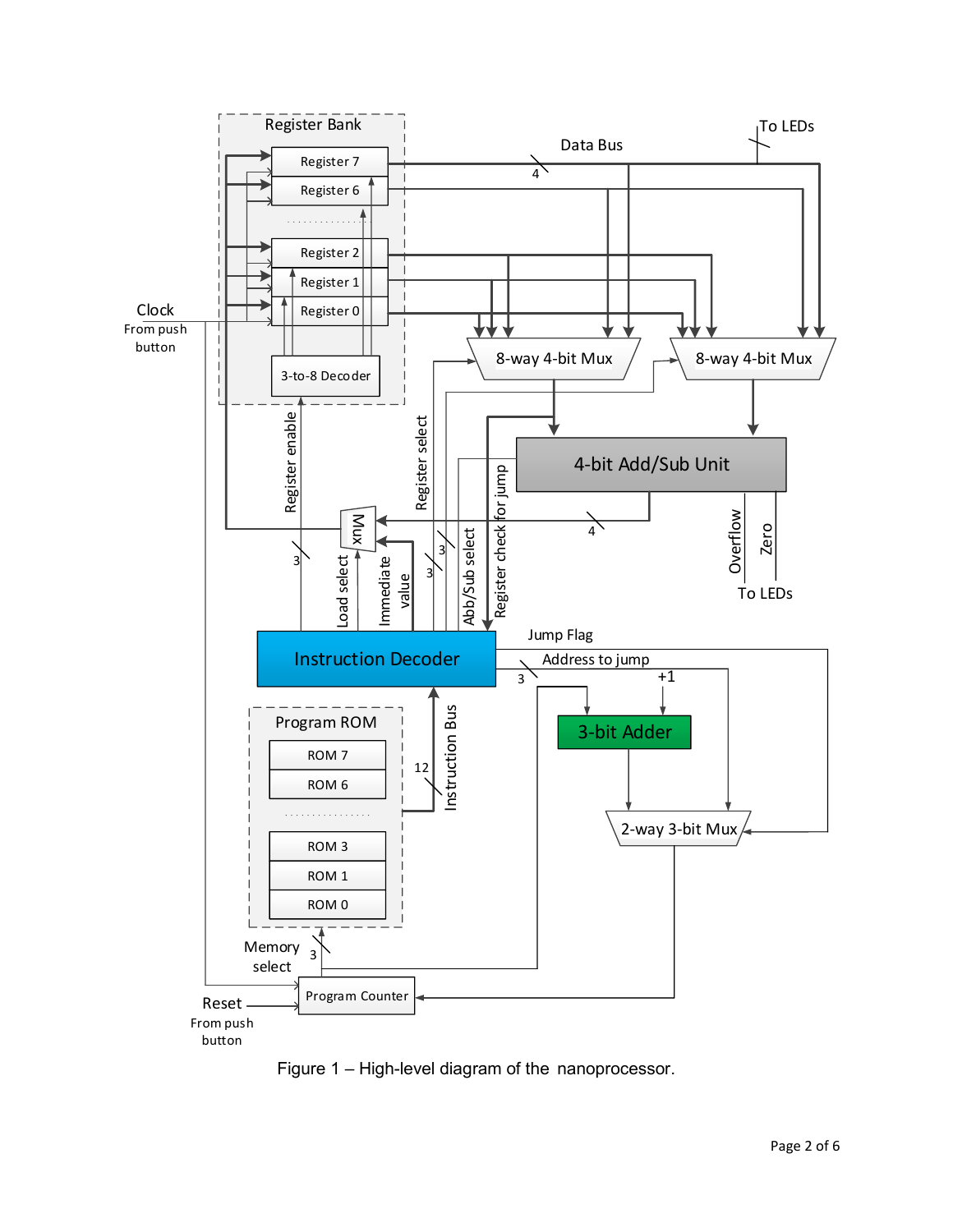| <b>Instruction</b>   | <b>Description</b>                                                                                                    | Format (12-bit instruction) |
|----------------------|-----------------------------------------------------------------------------------------------------------------------|-----------------------------|
| MOVI <sub>R, d</sub> | Move immediate value d to register R, i.e., $R \leftarrow d$<br>$R \in [0, 7], d \in [0, 15]$                         | 10RRR000dddd                |
| ADD Ra, Rb           | Add values in registers Ra and Rb and store the<br>result in Ra, i.e., Ra $\leftarrow$ Ra + Rb<br>$Ra, Rb \in [0, 7]$ | 00 Ra Ra Ra Rb Rb Rb 0000   |
| <b>NEGR</b>          | 2's complement of registers R, i.e., $R \leftarrow R$<br>$R \in [0, 7]$                                               | 01RRR0000000                |
| JZR R, d             | Jump if value in register R is 0, i.e.,<br>If R == $0$<br>$PC \leftarrow d$ :                                         | 11RRR0000ddd                |
|                      | Else<br>$PC \leftarrow PC + 1$ ;<br>$R \in [0, 7], d \in [0, 7]$                                                      |                             |

Table 1 – Instruction Set.

- Register Bank
	- $\circ$  Contains 7, 4-bit registers (named R1 to R7)
	- o Hardcode value of R0 to all 0s
	- o You may use 3-to-8 decoder developed in Lab 4
	- $\circ$  As we do not have a separate instruction to reset a register, we will use D Flip Flops with a clear input and connect the clear input to Reset button (not shown in Fig. 1 for simplicity). This could be connected to the same push button connected to the Reset input of Program Counter (see Fig. 1)
- Program ROM
	- o This stores our Assembly program
	- o This can be build using 12 ROM16×1s. You may modify LUT from Lab 7 to build this
- **Buses** 
	- $\circ$  Use 3, 4, and 12 bit busses to connect components together. This will greatly simplify your design rather than running so many wires around. Use may use labels such as **D(3:0)**, **I(11:0)**, **M(3:0)**, and **R(3:0)**. See "A Tutorial on Using Bus in Xilinx ISE" (available on Moodle and [http://cseweb.ucsd.edu/classes/su06/cse140L/tutorial\\_bus.pdf\)](http://cseweb.ucsd.edu/classes/su06/cse140L/tutorial_bus.pdf) to find out how to create a bus in Xilinx ISE.
- **Instruction Decoder** 
	- o We need to design and build the Instruction Decoder circuit to activate necessary components based on the instructions we wish to execute
	- $\circ$  First design the internal logic such that instructions in Table 1 will execute properly
	- $\circ$  Be careful to activate only the necessary modules. For example, while executing MOVI instruction only the required register should be enabled, and the immediate value needs to be placed on the data bus. For ADD and NEG instructions, necessary inputs should be selected from the multiplexers and output should be sent to the given register (register needs to be enabled). To simplify the implementation of NEG instruction we can hard wire register R0 to be 0 (i.e., this will be a read-only register). Moreover, NEG require setting Add/Sub selection.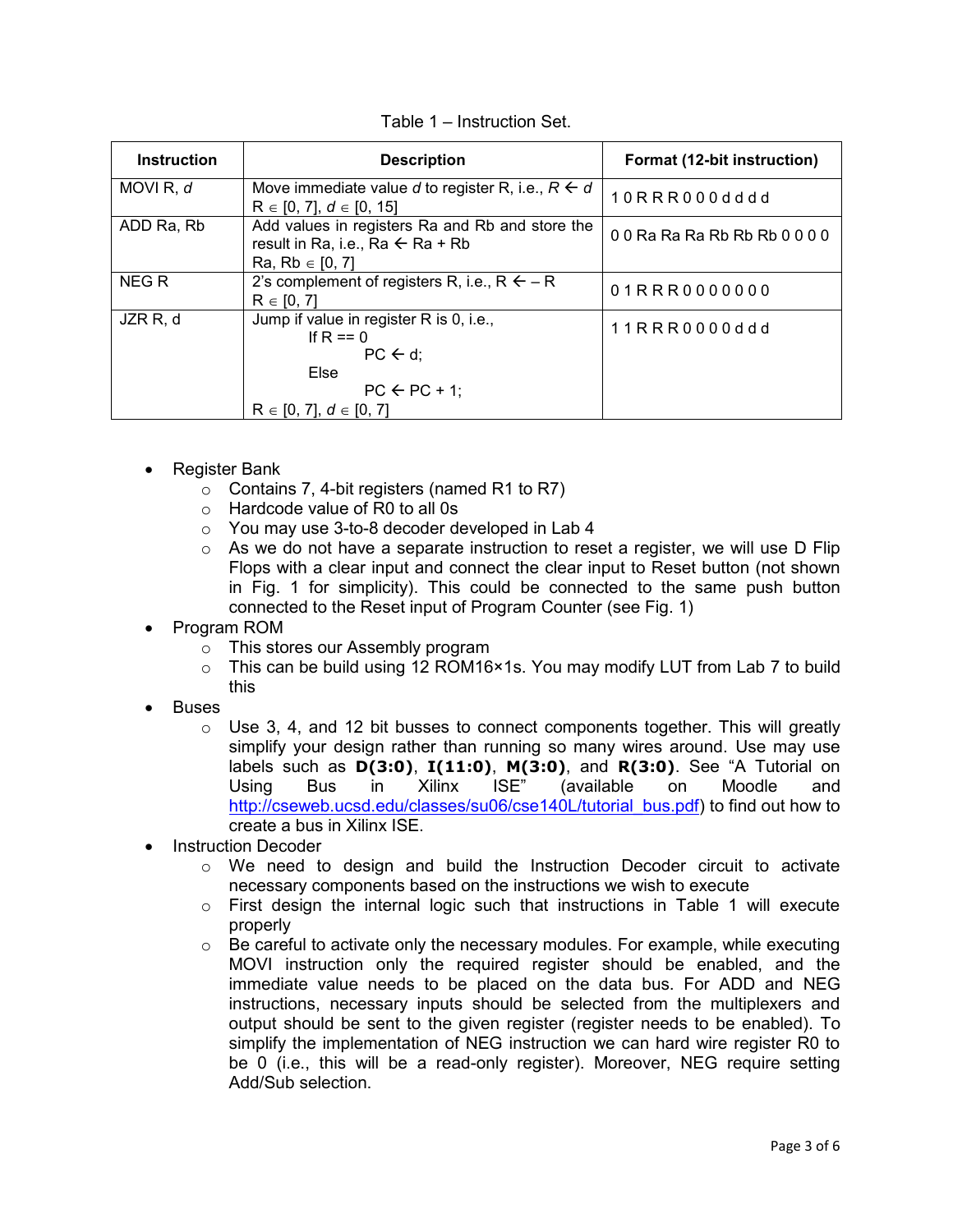We wish to execute an Assembly program similar to the following in our nanoprocessor:

| MOVI R1, 10    |  |  | ; R1 $\leftarrow$ 10  |  |                           |                              |  |
|----------------|--|--|-----------------------|--|---------------------------|------------------------------|--|
| MOVI R2, 1     |  |  | $: R2 \leftarrow 1$   |  |                           |                              |  |
| NEG R2         |  |  | : R2 $\leftarrow$ -R2 |  |                           |                              |  |
| ADD R1, R2     |  |  |                       |  | $: R1 \leftarrow R1 + R2$ |                              |  |
| JZR R1, 7      |  |  |                       |  |                           | ; If $R1 = 0$ jump to line 7 |  |
| $JZR$ $R0$ , 3 |  |  |                       |  |                           | ; If $R0 = 0$ jump to line 3 |  |

As the microprocessor only understands machine language, we need to provide those instructions as a binary value. We will hard code our program to ROM as we have only 8 switches on the BASYS 2 board (where as each instruction is specified using 12-bits). Pushbutton (BTN0) is used as the clock input and BTN3 is used to reset the PC and Register Bank (this enables us to restart the program at any time).

Students are encouraged share equal workload and work on different PCs in the lab while building different components. For example, while one extends the Register Bank other can work on the 8-way 4-bit multiplexer.

### **Building the Circuits**

- Step 1: Design the internal structure of the Instruction Decoder. Clearly identify the role of each of the output pins and how to activate them when necessary.
- Step 2: Build necessary sub-components. Test each component using simulation. As in previous labs, test inputs should be derived from team members' index numbers.
- Step 3: Build the top-level design. Your design may look somewhat similar to Fig. 2.
- Step 4: Write an Assembly program to calculate the total of all integers between 1 and 3 (unfortunately, we cannot work on a larger problem as our processor is only 4-bit wide). Make sure the final answer is stored in Register R7. Remember we can use only the instructions in Table 1 and our PC is only 3-bits long. Convert the Assembly program to machine code and hard code it to ROM.
- Step 5: Connecting inputs and outputs.

Output of R7 should be connected to a set of LEDs (**LD0** – **LD3** outputs), as our final result will be stored on R7. Connect **LD6** and **LD7** for zero and carry flags, respectively.

Step 6: Test on BASYS2 and verify the functionality of your nanoprocessor.

Demonstrate the circuit to the instructor and get the Lab Completion Log singed by Nov 23. Be ready to explain how your design work and each team member's contribution.

Step 7: Lab Report

You need to submit a report for this lab. Your report should include the following:

- Student names and index numbers. Do not attach a separate front page
- State the assigned lab task in a few sentences
- All schematic circuits
- All timing diagrams
- Assembly program and its machine code representation
- Conclusions from the lab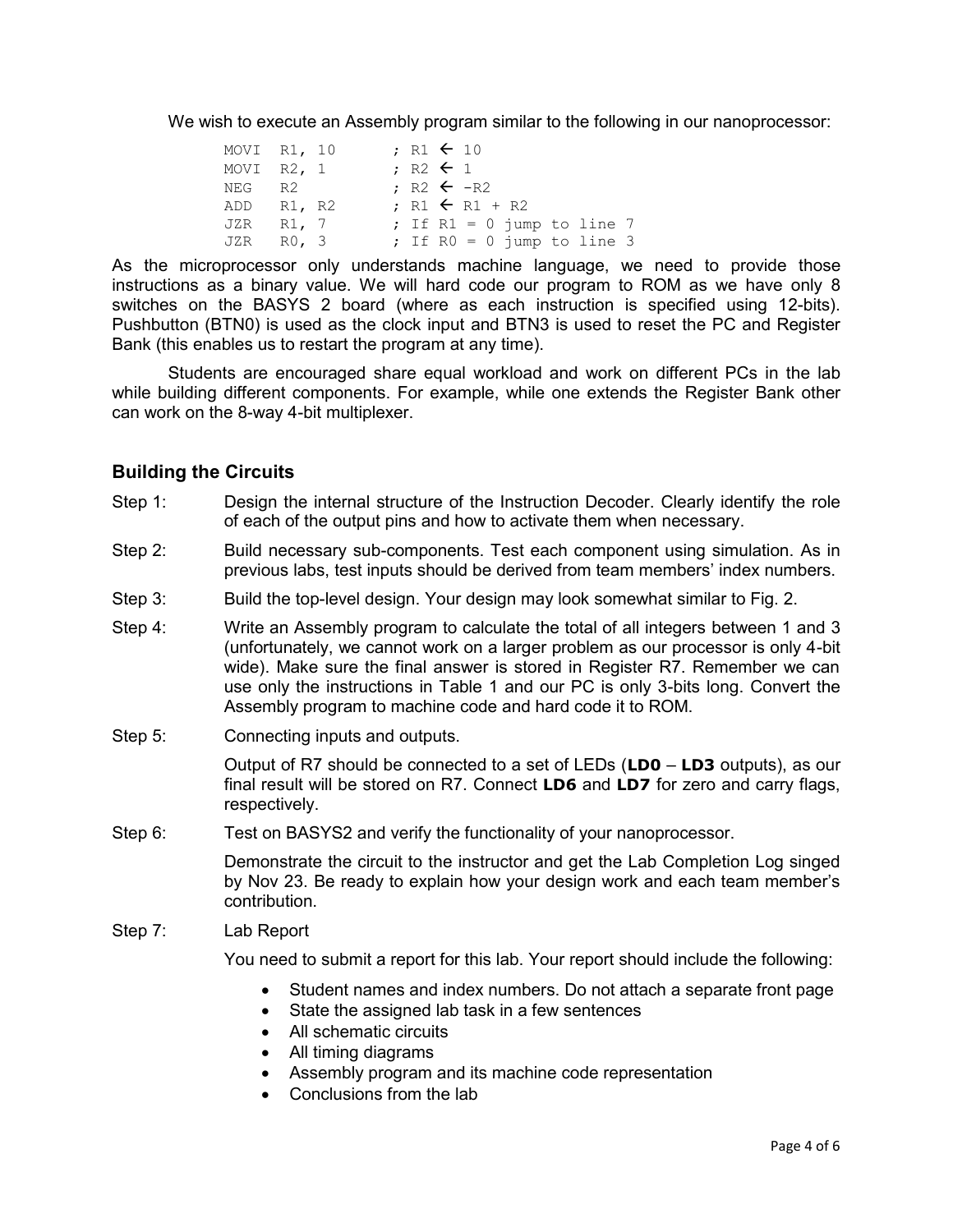

Figure 2 – A possible design of the nanoprocessor.

- Clearly describe contribution of each team member to project and number of hours spend
- Attach Lab Completion Log

Submit the lab report by Nov 24.

# **Extra Credit**

You may claim extra credit under following categories:

- Visualizing the output of R7 in decimal using 7-segments 1 mark
- Speeding up your computation using BASYS2's clock 1 mark
- Design with least number of basic logic gates:
	- $\circ$  1<sup>st</sup> place 3 marks
	- $\circ$  2<sup>nd</sup> place 2 marks
	- $\circ$  3<sup>rd</sup> place 1 marks